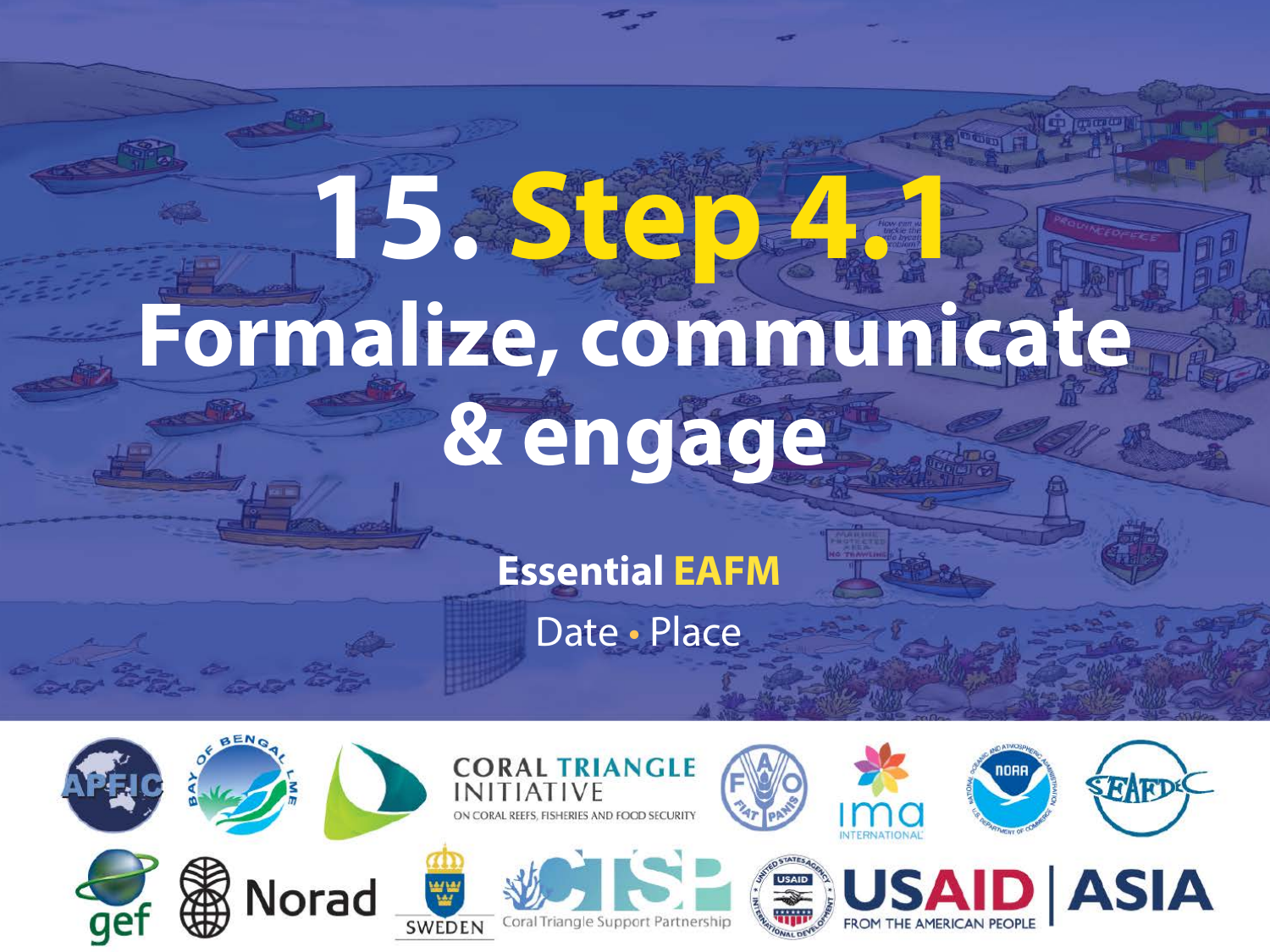

**15. STEP 4: FORMALIZE COMMUNICATE & ENGAGE** 2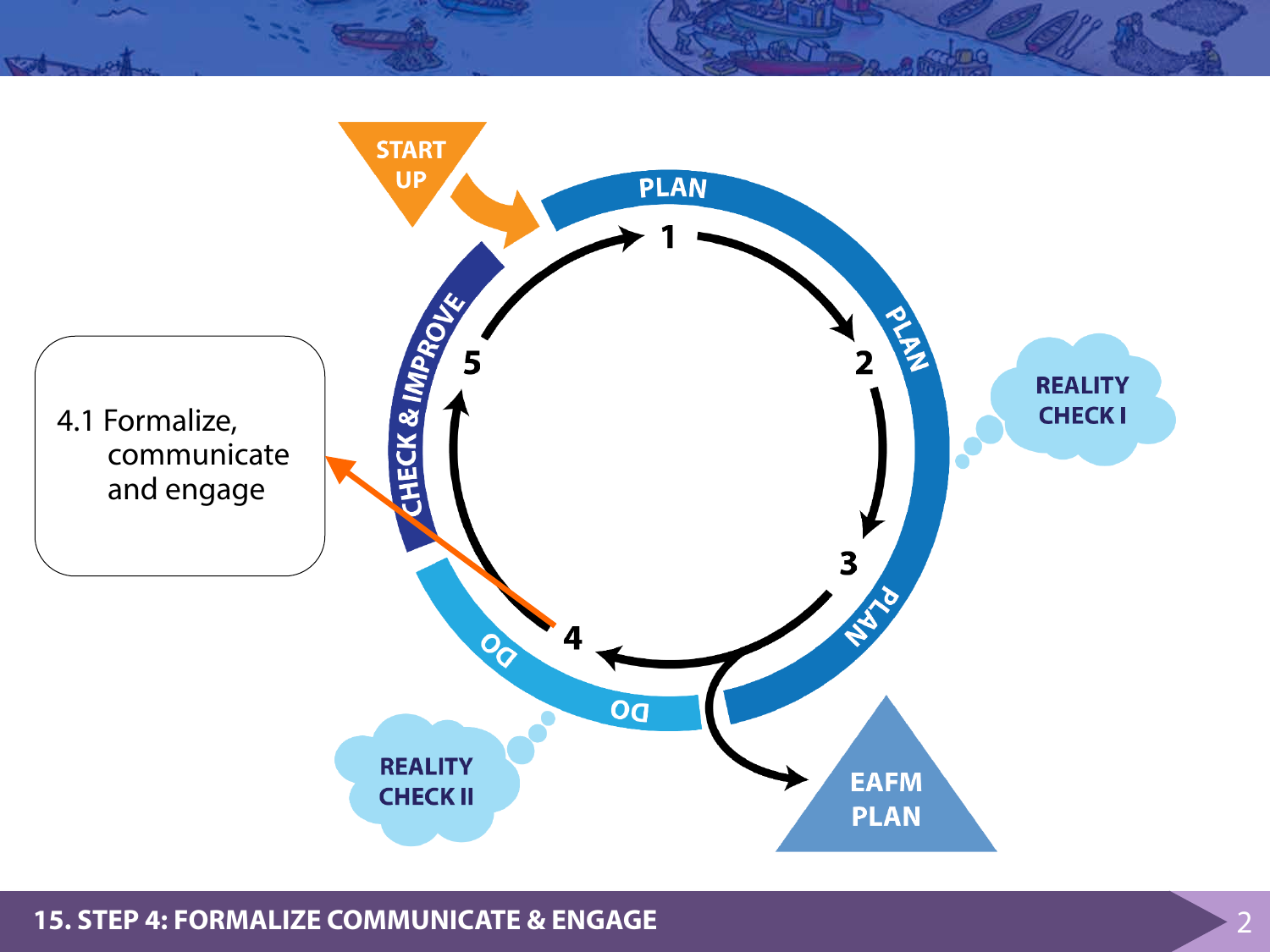#### **Session objectives** *After this session you will be able to:*

- Develop an implementation work plan
- Summarize what is meant by formal adoption of the EAFM plan
- Develop a communication strategy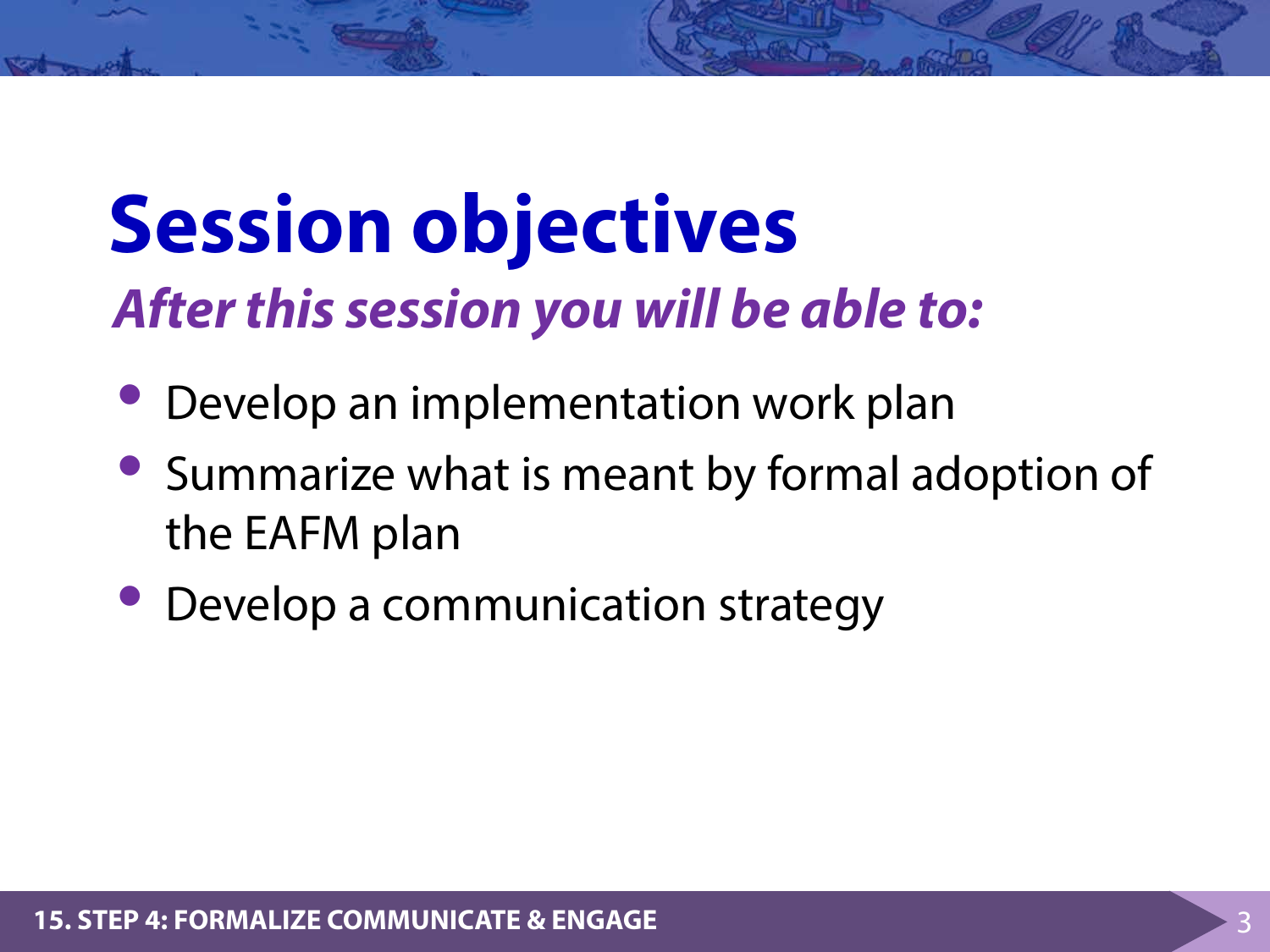### **Implementing the EAFM Plan**

- Usually governments are organised into sectors (e.g. mining, transport, agriculture, fisheries)
- Implementation will require working with other sector agencies
- Each agency should have a clearly defined role and responsibility
- Implementation at the grass roots level (e.g. fishing communities) will be less sectoral, but will still require coordination and cooperation across agencies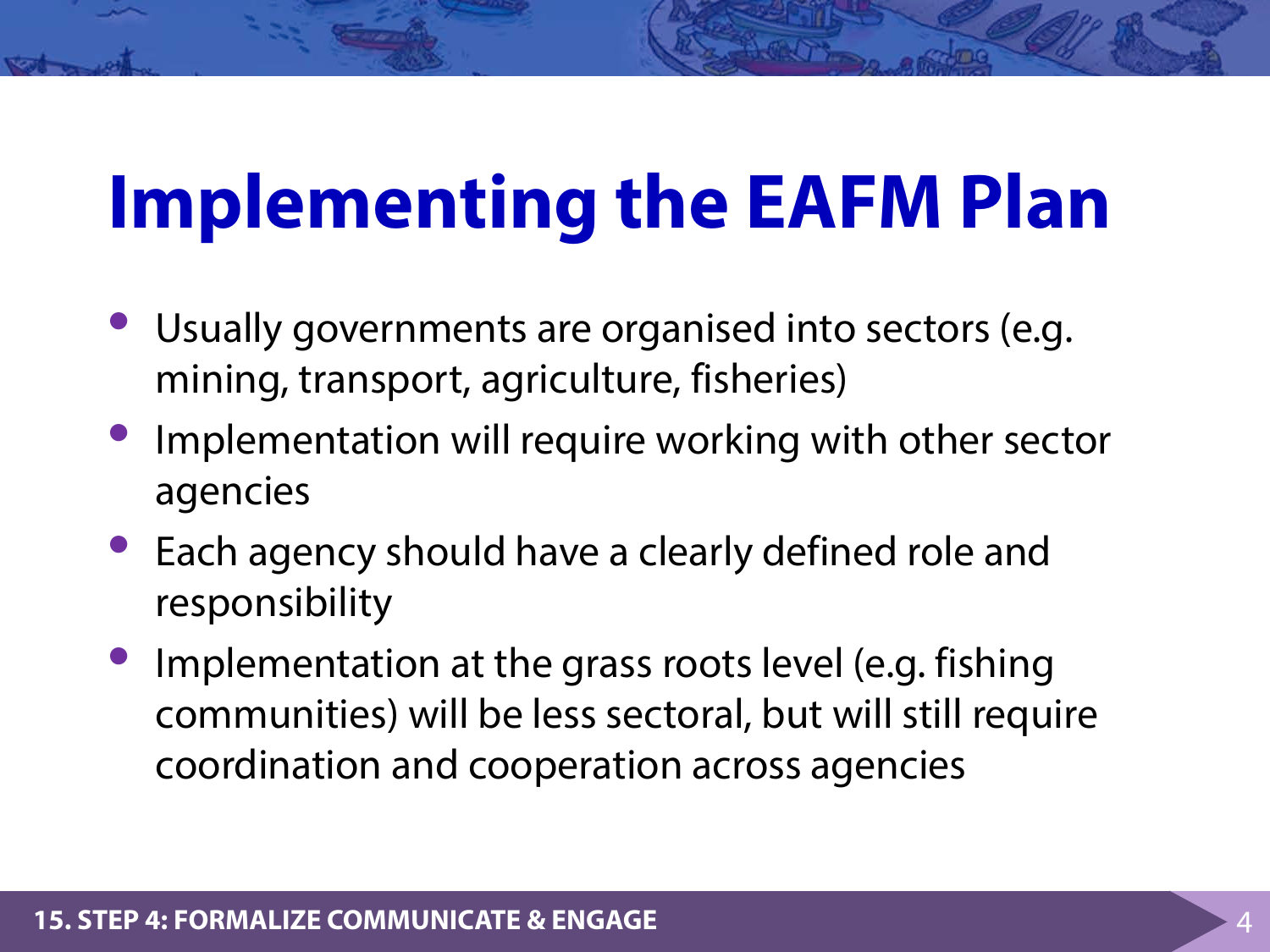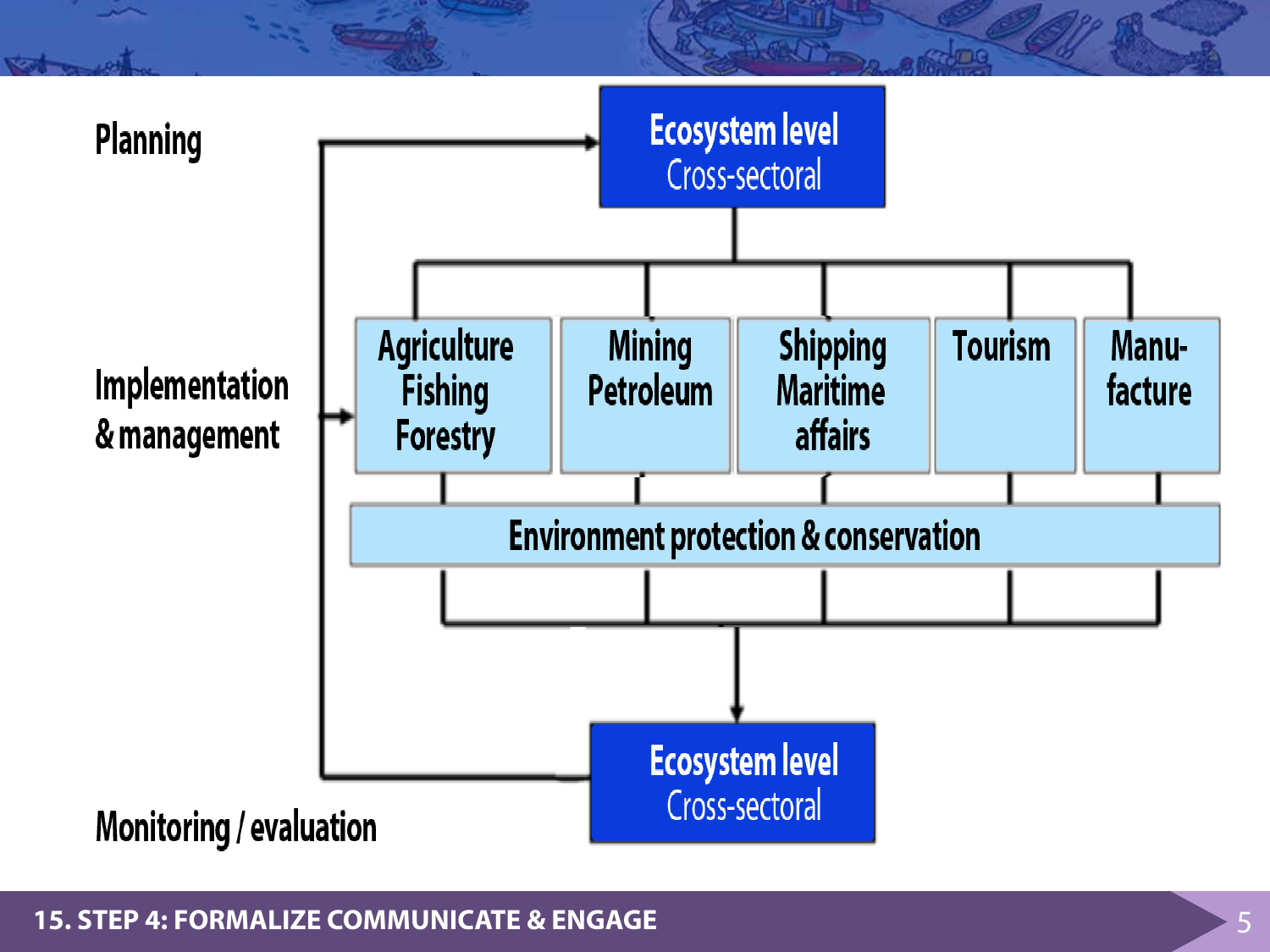## **Need a work plan to help implement the EAFM Plan**



**15. STEP 4: FORMALIZE COMMUNICATE & ENGAGE** 6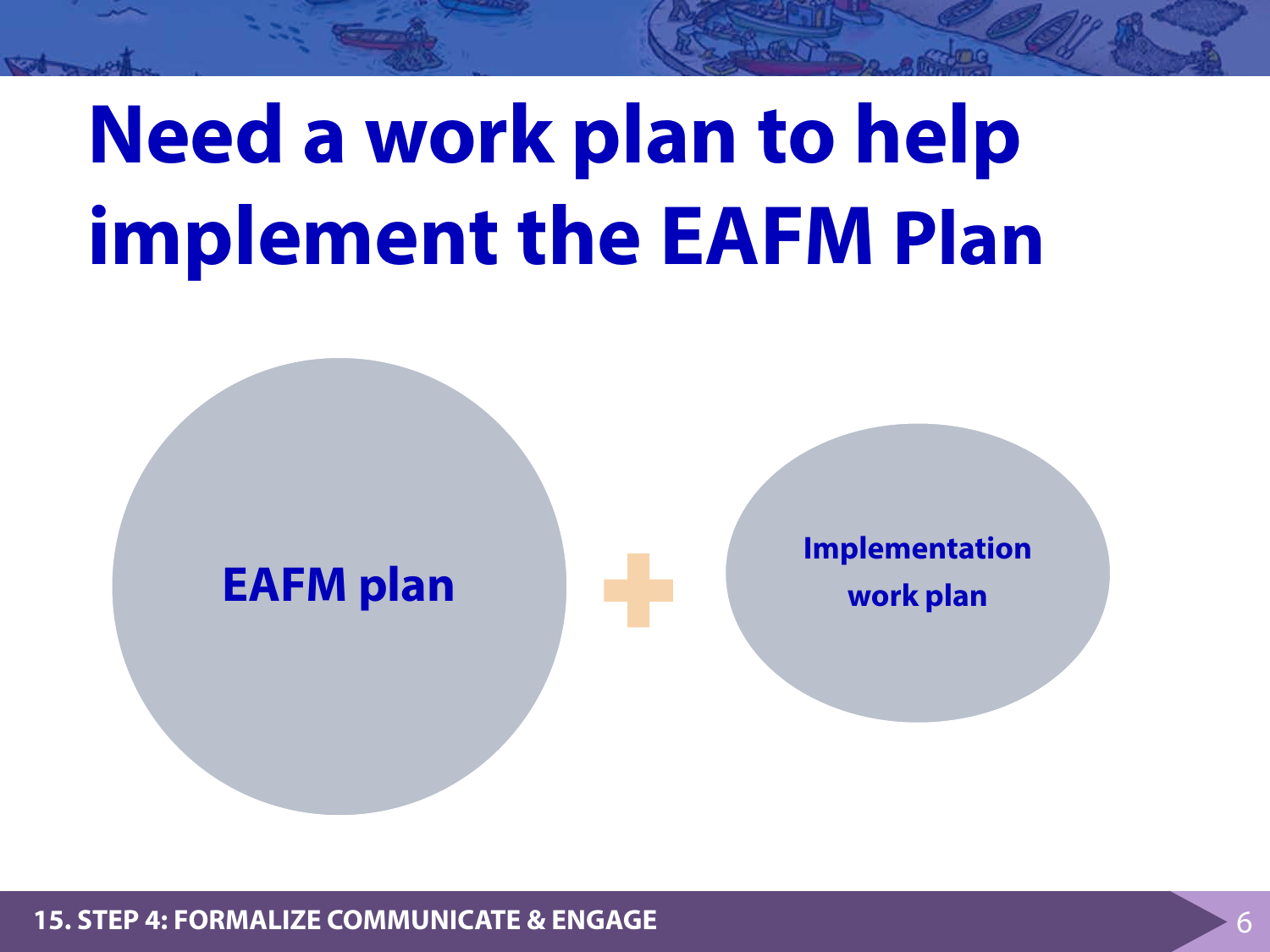# **Implementation work plan**

- Necessary to move ahead with implementing EAFM plan
- Most effective if mainstreamed into annual budget cycles and plans, but this may take time
- **WHAT** tasks need to be done?
- **WHO** does them?
- **WHEN** will they be done?

#### **NEED TO WORK WITH OTHER AGENCIES**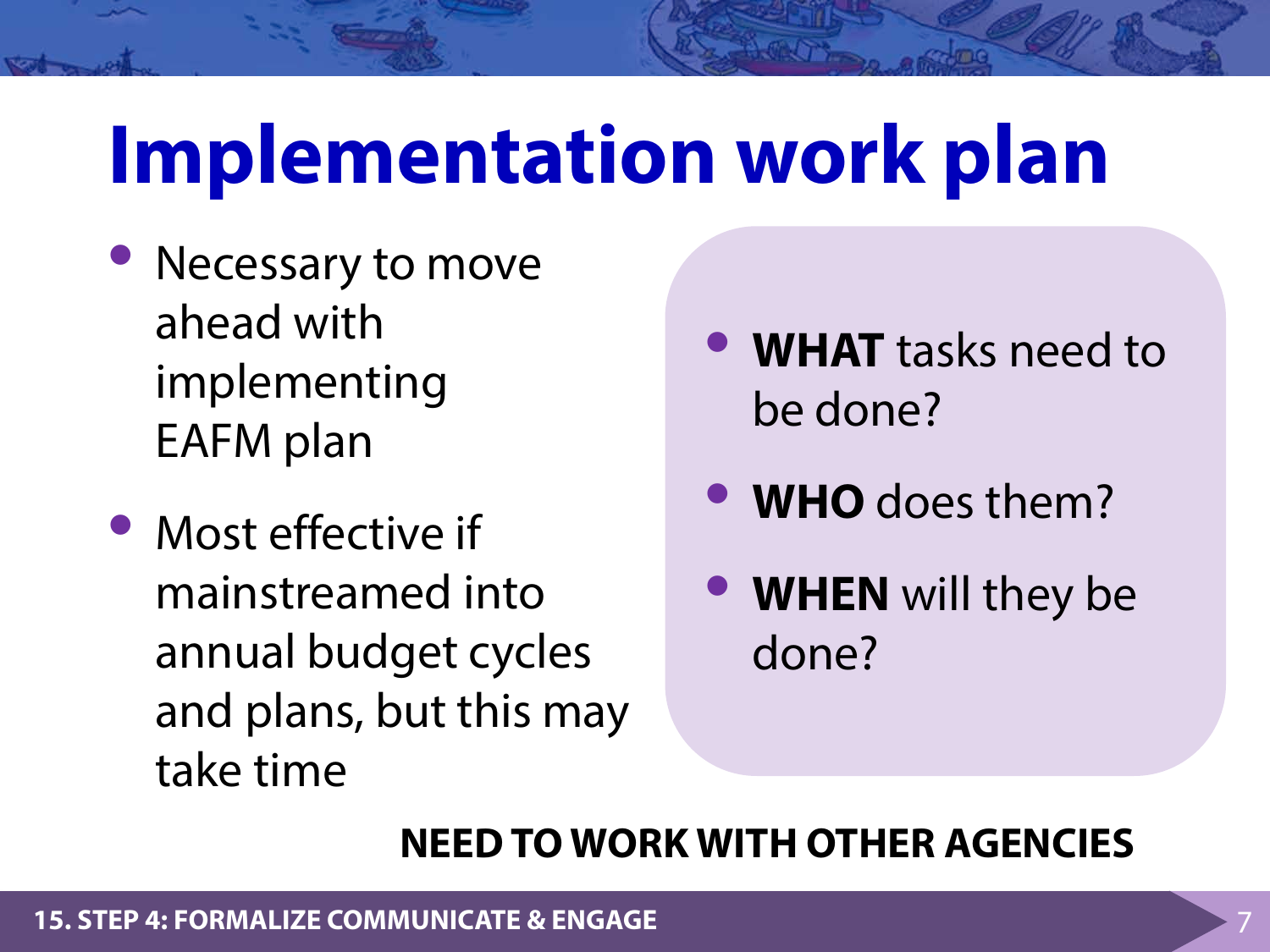# **Implementation work plan**

- Includes how to formalize the EAFM Plan
- Includes how to communicate the Plan
- Includes how to implement the management actions
- **WHAT** tasks need to be done?
- **WHO** does them?
- **WHEN** will they be done?

#### **NEED TO WORK WITH OTHER AGENCIES**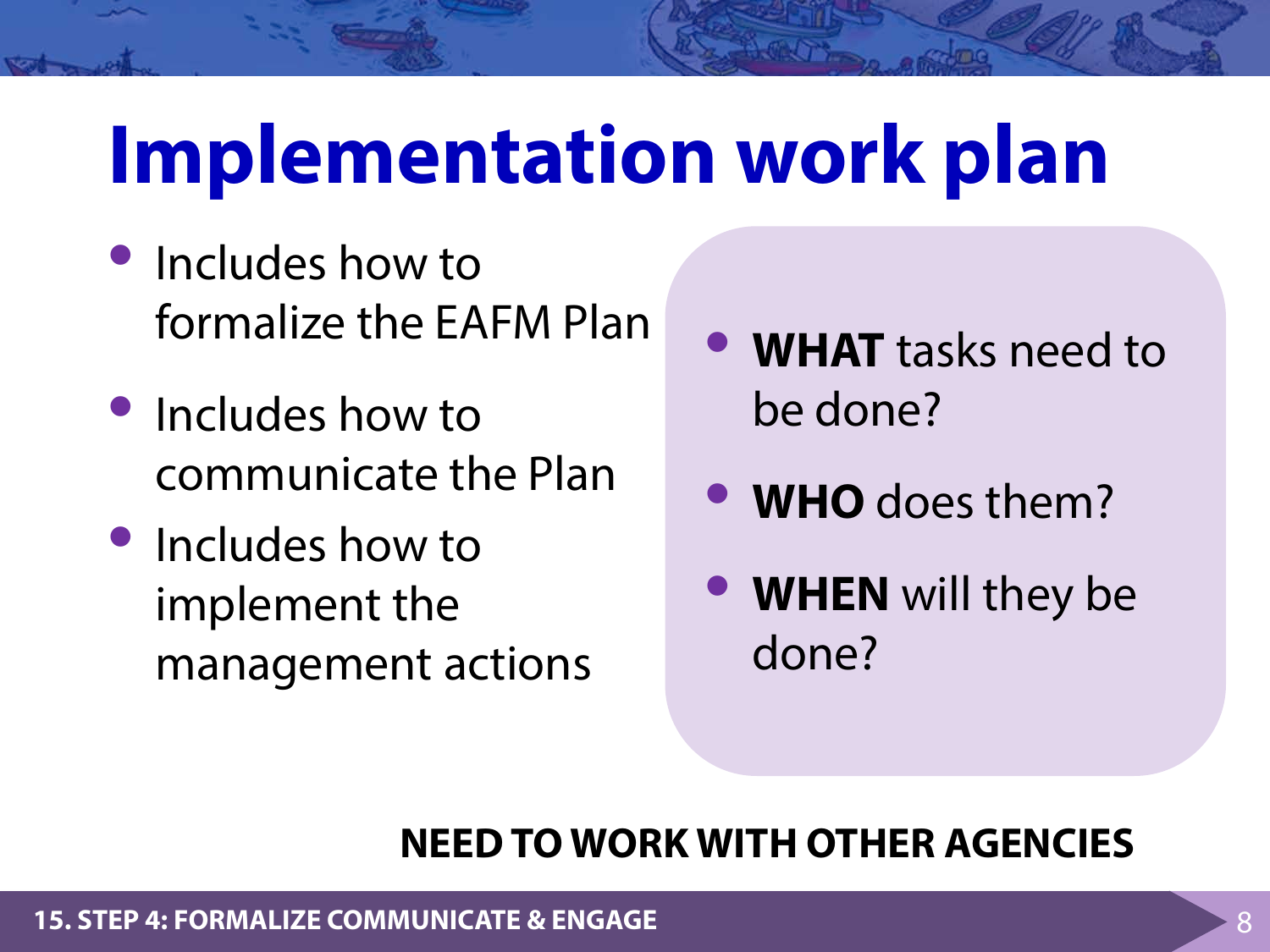### **Formalizing the EAFM plan**

Legitimizing the plan

- Validation and "buy-in" by stakeholders
- Endorsement and adoption of the plan
- Plan is legally and socially enforceable by the relevant authority or groups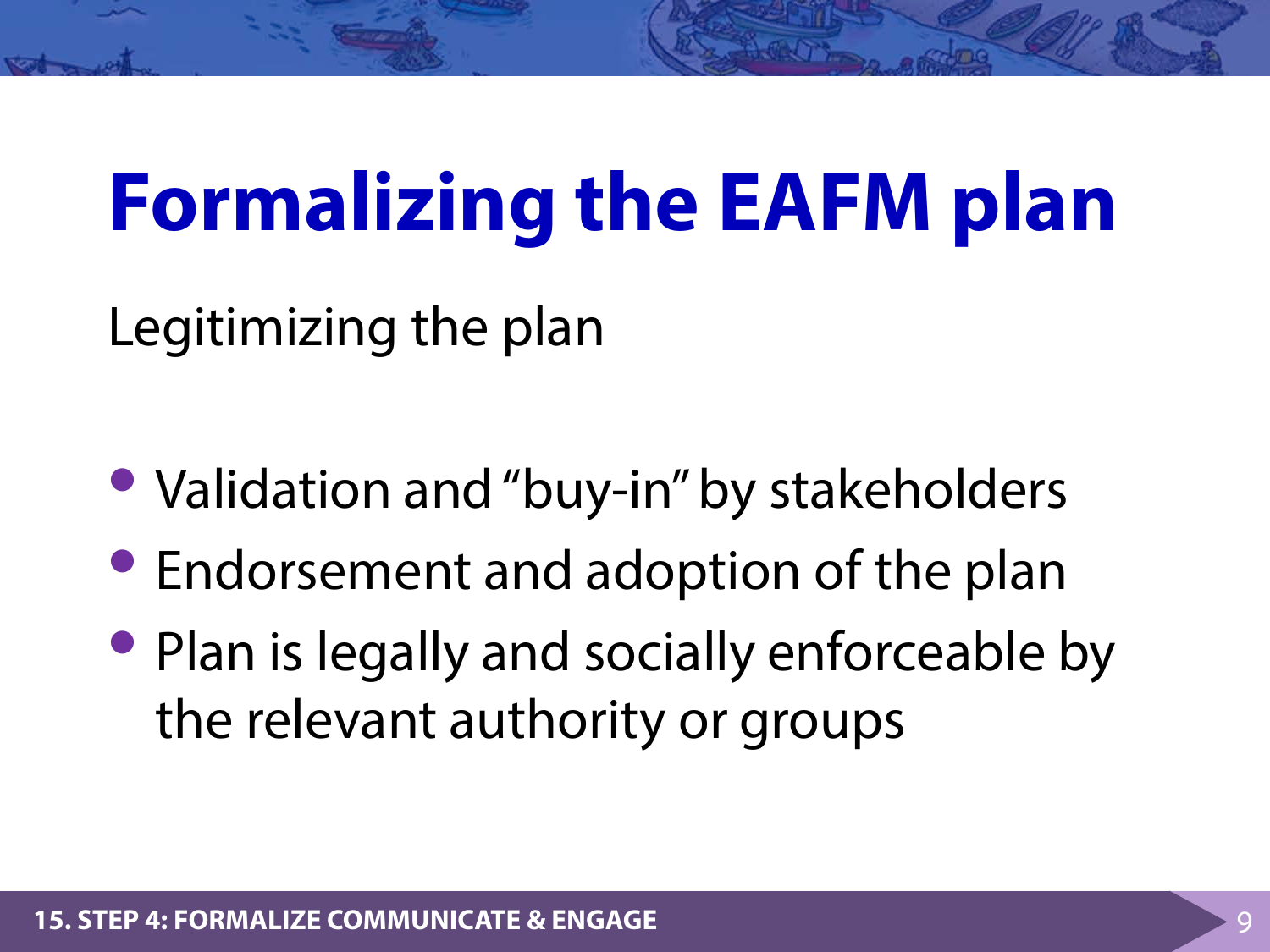# **Formalizing the EAFM plan**

Formalization will be depend on the country

- Decree
- Ordinance
- Proclamation
- Local government acts Important to link to existing legislation e.g. Fishery Act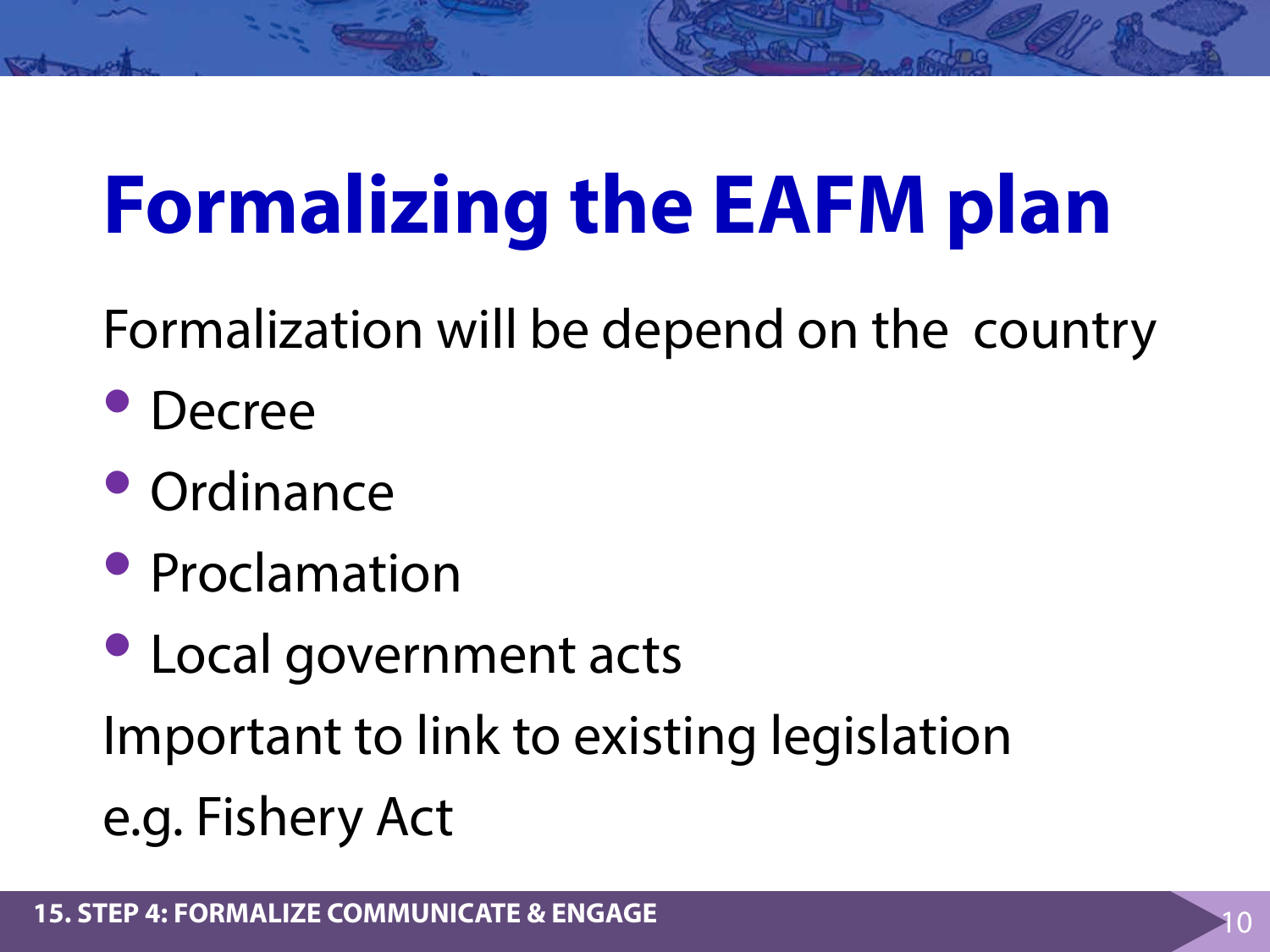### **Communicating the EAFM Plan**

#### **Purpose → Sharing the EAFM plan and results** with target audiences

How? → Identify target audiences

- $\rightarrow$  Develop approaches for communicating with each
- $\rightarrow$  Develop key messages
- $\rightarrow$  Timing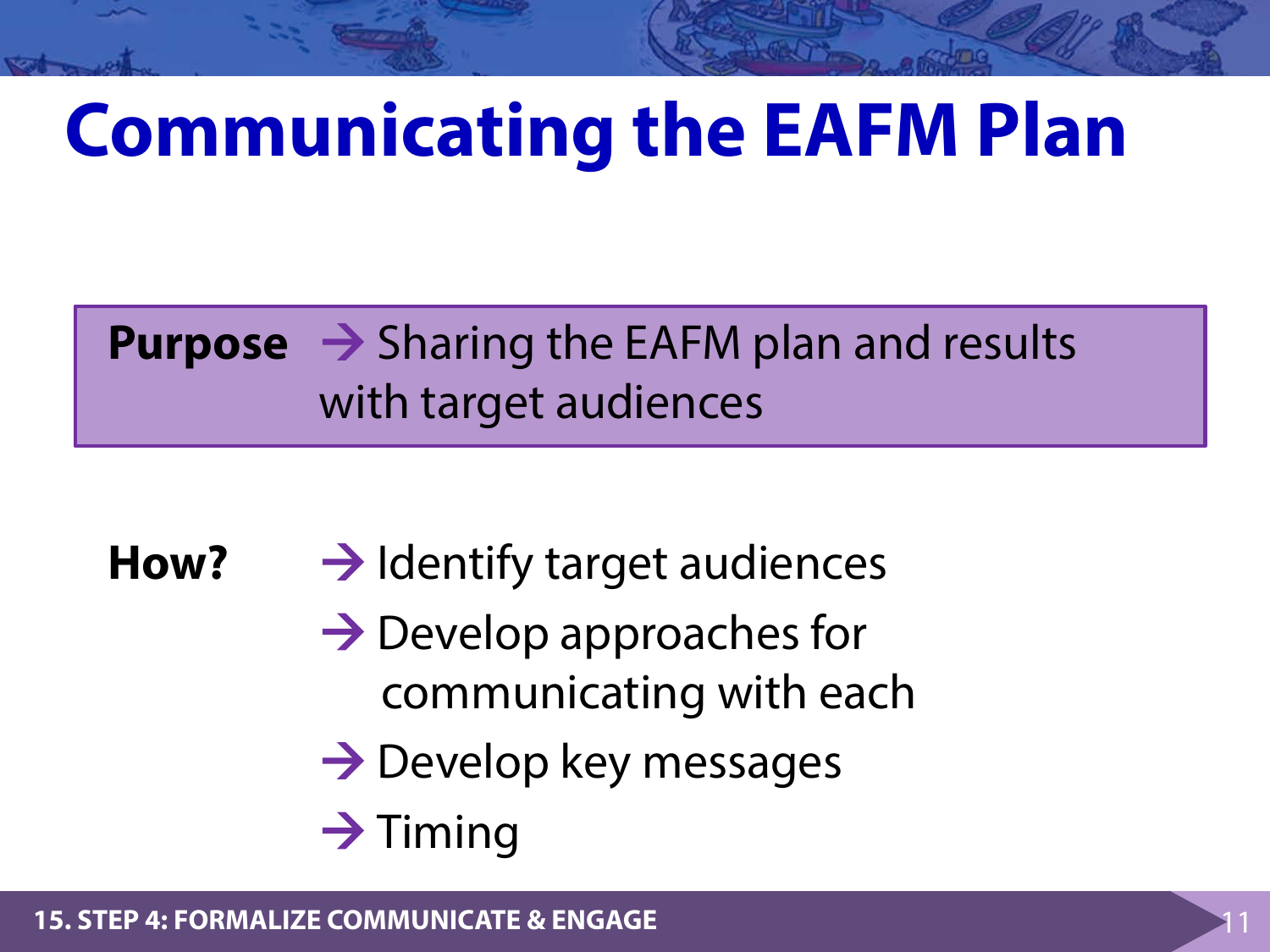#### **Other considerations for communication**

#### **Depending on target audience**

- What is your budget for communication?
- What media will be suitable and effective?
- What languages?
- Timing and location?
- How will you know how well your message has been interpreted and understood?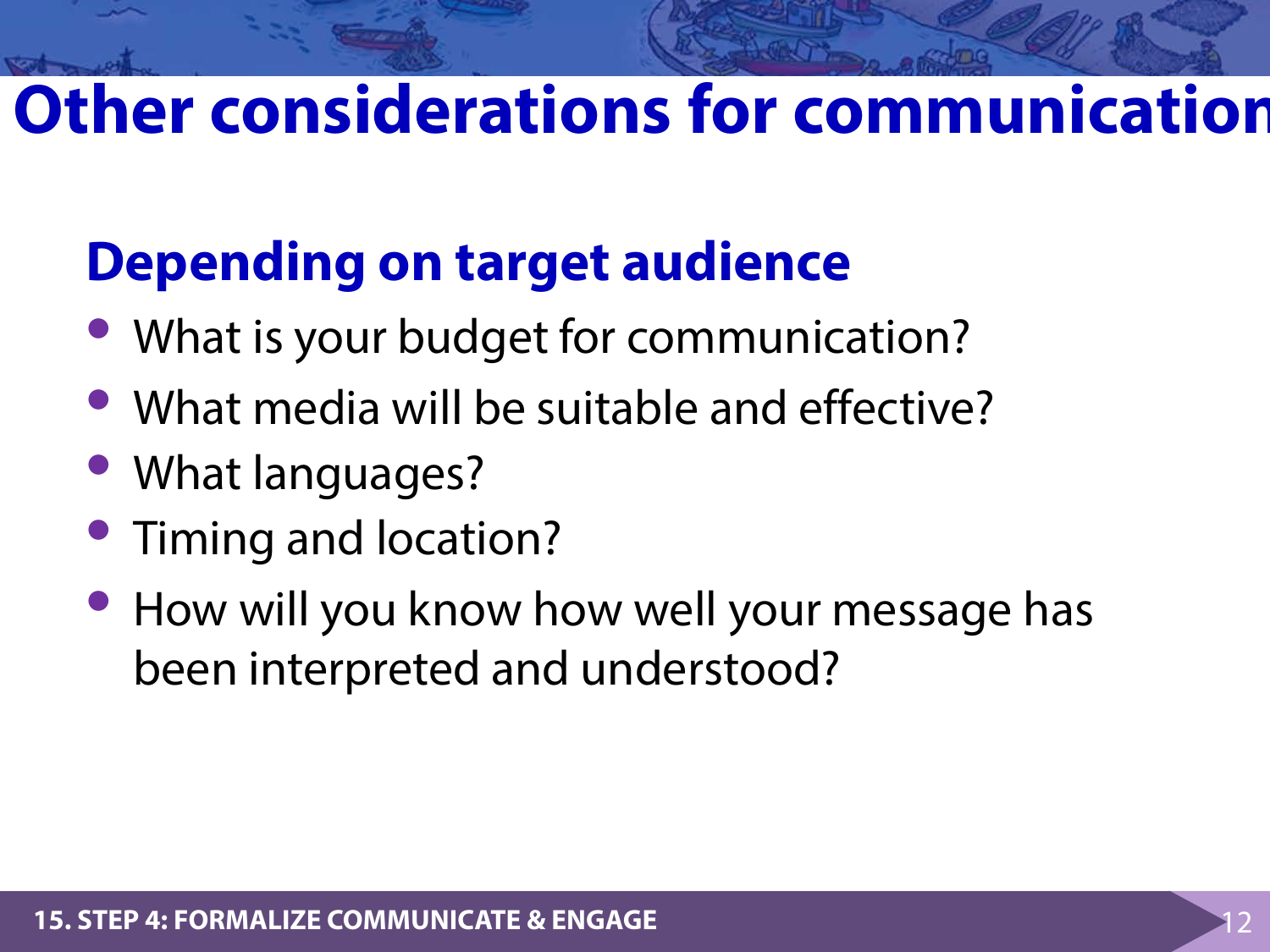# **Communication Strategy**

| <b>Target</b><br>audience | <b>Communication</b><br>method<br>(how & where) | <b>Key messages</b> | <b>Timing</b> |
|---------------------------|-------------------------------------------------|---------------------|---------------|
|                           |                                                 |                     |               |
|                           |                                                 |                     |               |
|                           |                                                 |                     |               |
|                           |                                                 |                     |               |

**15. STEP 4: FORMALIZE COMMUNICATE & ENGAGE**